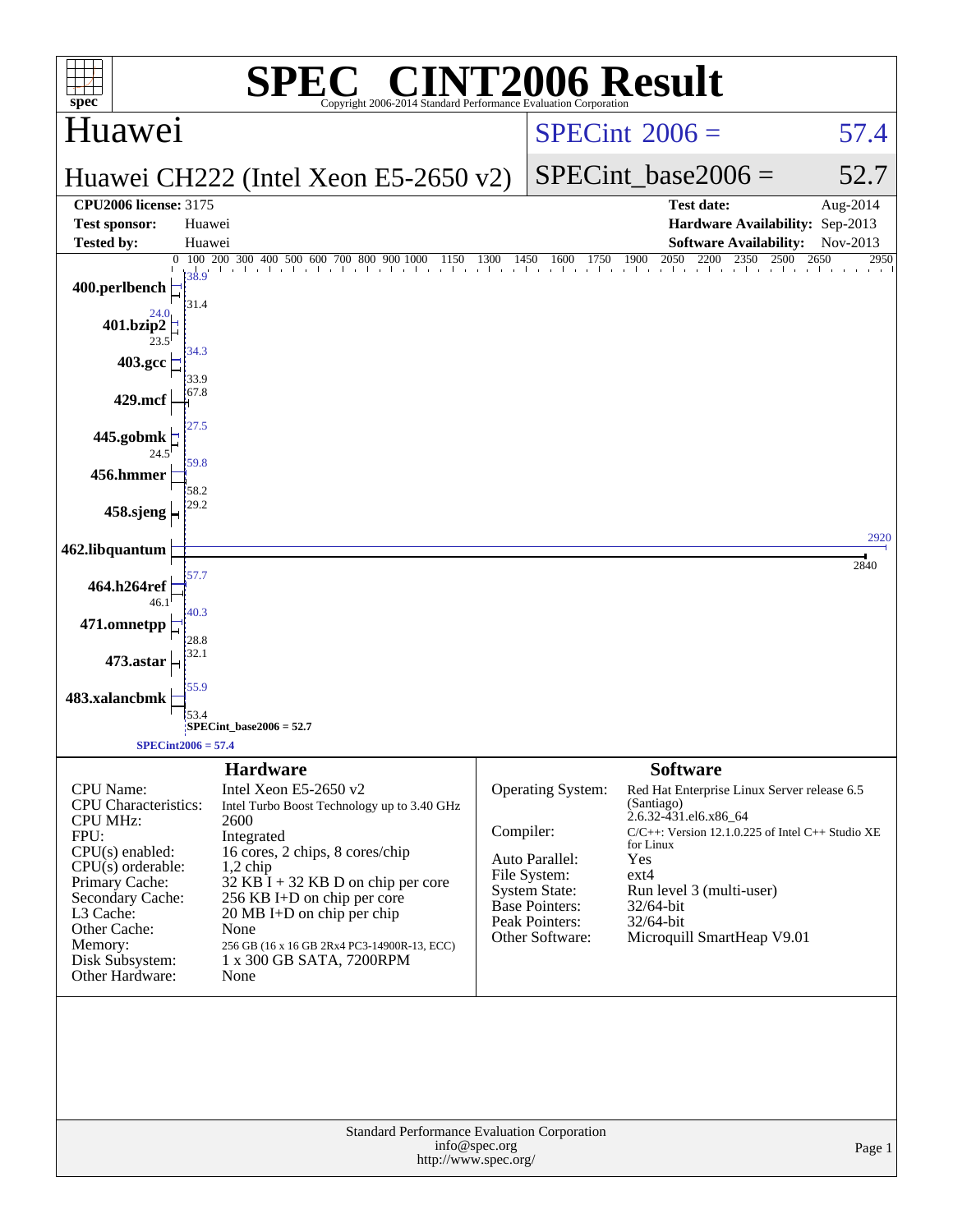

## Huawei

## $SPECint2006 = 57.4$  $SPECint2006 = 57.4$

Huawei CH222 (Intel Xeon E5-2650 v2)

SPECint base2006 =  $52.7$ 

**[CPU2006 license:](http://www.spec.org/auto/cpu2006/Docs/result-fields.html#CPU2006license)** 3175 **[Test date:](http://www.spec.org/auto/cpu2006/Docs/result-fields.html#Testdate)** Aug-2014

**[Test sponsor:](http://www.spec.org/auto/cpu2006/Docs/result-fields.html#Testsponsor)** Huawei **[Hardware Availability:](http://www.spec.org/auto/cpu2006/Docs/result-fields.html#HardwareAvailability)** Sep-2013 **[Tested by:](http://www.spec.org/auto/cpu2006/Docs/result-fields.html#Testedby)** Huawei **[Software Availability:](http://www.spec.org/auto/cpu2006/Docs/result-fields.html#SoftwareAvailability)** Nov-2013

#### **[Results Table](http://www.spec.org/auto/cpu2006/Docs/result-fields.html#ResultsTable)**

|                                                                                                                   | <b>Base</b>    |       |                |       |                | <b>Peak</b> |                |              |                |              |                |              |
|-------------------------------------------------------------------------------------------------------------------|----------------|-------|----------------|-------|----------------|-------------|----------------|--------------|----------------|--------------|----------------|--------------|
| <b>Benchmark</b>                                                                                                  | <b>Seconds</b> | Ratio | <b>Seconds</b> | Ratio | <b>Seconds</b> | Ratio       | <b>Seconds</b> | <b>Ratio</b> | <b>Seconds</b> | <b>Ratio</b> | <b>Seconds</b> | <b>Ratio</b> |
| 400.perlbench                                                                                                     | 312            | 31.4  | 311            | 31.4  | 311            | 31.4        | 251            | 38.9         | <u>251</u>     | 38.9         | 251            | 38.9         |
| 401.bzip2                                                                                                         | 410            | 23.5  | 410            | 23.5  | 411            | 23.5        | 402            | 24.0         | 402            | 24.0         | 403            | 24.0         |
| $403.\mathrm{gcc}$                                                                                                | 238            | 33.9  | 237            | 34.0  | 238            | 33.8        | 235            | 34.3         | 234            | 34.4         | 234            | 34.3         |
| $429$ mcf                                                                                                         | 134            | 68.2  | 136            | 67.0  | 134            | 67.8        | 134            | 68.2         | 136            | 67.0         | 134            | 67.8         |
| $445$ .gobmk                                                                                                      | 428            | 24.5  | 429            | 24.5  | 429            | 24.5        | 382            | 27.5         | 382            | 27.5         | 382            | 27.4         |
| $456.$ hmmer                                                                                                      | 160            | 58.2  | 160            | 58.4  | 160            | 58.2        | 156            | 59.8         | 155            | 60.1         | 159            | 58.8         |
| $458$ .sjeng                                                                                                      | 414            | 29.2  | 414            | 29.2  | 414            | 29.2        | 414            | 29.2         | 414            | 29.2         | 414            | 29.2         |
| 462.libquantum                                                                                                    | 7.30           | 2840  | 7.30           | 2840  | 7.31           | 2840        | 7.09           | 2920         | 7.09           | 2920         | 7.10           | 2920         |
| 464.h264ref                                                                                                       | 480            | 46.1  | 480            | 46.1  | 481            | 46.1        | 383            | 57.8         | 383            | 57.7         | 384            | 57.7         |
| 471.omnetpp                                                                                                       | 233            | 26.9  | 217            | 28.8  | 216            | 28.9        | 155            | 40.3         | 155            | 40.4         | 155            | 40.2         |
| $473.$ astar                                                                                                      | 219            | 32.0  | 218            | 32.2  | 219            | <u>32.1</u> | 219            | 32.0         | 218            | 32.2         | 219            | 32.1         |
| 483.xalancbmk                                                                                                     | 129            | 53.7  | 129            | 53.3  | 129            | 53.4        | 123            | 56.0         | 123            | 55.9         | 123            | 55.9         |
| Describe announced to the conduction of the theory of the most<br>Deld and called to change in discovery a modium |                |       |                |       |                |             |                |              |                |              |                |              |

Results appear in the [order in which they were run.](http://www.spec.org/auto/cpu2006/Docs/result-fields.html#RunOrder) Bold underlined text [indicates a median measurement.](http://www.spec.org/auto/cpu2006/Docs/result-fields.html#Median)

### **[Operating System Notes](http://www.spec.org/auto/cpu2006/Docs/result-fields.html#OperatingSystemNotes)**

Stack size set to unlimited using "ulimit -s unlimited"

### **[Platform Notes](http://www.spec.org/auto/cpu2006/Docs/result-fields.html#PlatformNotes)**

```
 BIOS configuration:
Set Power Efficiency Mode to Custom
Set Hyper-Threading to Disabled
Baseboard Management Controller used to adjust the fan speed to 100%
Sysinfo program /spec/config/sysinfo.rev6800
$Rev: 6800 $ $Date:: 2011-10-11 #$ 6f2ebdff5032aaa42e583f96b07f99d3
running on localhost.localdomain Fri Aug 8 08:28:48 2014
This section contains SUT (System Under Test) info as seen by
some common utilities. To remove or add to this section, see:
 http://www.spec.org/cpu2006/Docs/config.html#sysinfo
From /proc/cpuinfo
   model name : Intel(R) Xeon(R) CPU E5-2650 v2 @ 2.60GHz
      2 "physical id"s (chips)
      16 "processors"
   cores, siblings (Caution: counting these is hw and system dependent. The
   following excerpts from /proc/cpuinfo might not be reliable. Use with
   caution.)
      cpu cores : 8
      siblings : 8
      physical 0: cores 0 1 2 3 4 5 6 7
      physical 1: cores 0 1 2 3 4 5 6 7
                                 Continued on next page
```
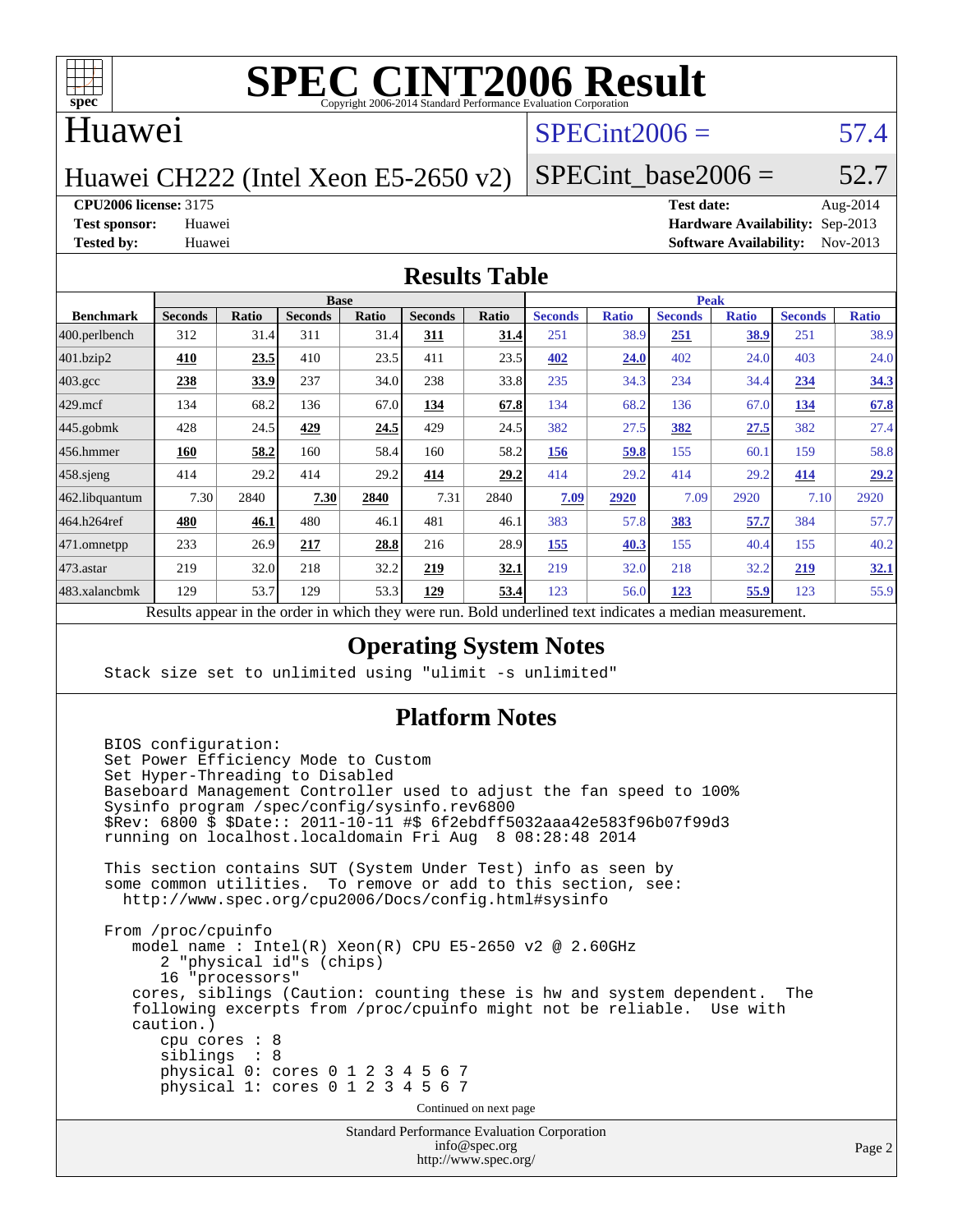

## Huawei

 $SPECint2006 = 57.4$  $SPECint2006 = 57.4$ 

Huawei CH222 (Intel Xeon E5-2650 v2)

| <b>Test sponsor:</b> | Huawei |
|----------------------|--------|
| <b>Tested by:</b>    | Huawei |

SPECint base2006 =  $52.7$ **[CPU2006 license:](http://www.spec.org/auto/cpu2006/Docs/result-fields.html#CPU2006license)** 3175 **[Test date:](http://www.spec.org/auto/cpu2006/Docs/result-fields.html#Testdate)** Aug-2014

**[Hardware Availability:](http://www.spec.org/auto/cpu2006/Docs/result-fields.html#HardwareAvailability)** Sep-2013 **[Software Availability:](http://www.spec.org/auto/cpu2006/Docs/result-fields.html#SoftwareAvailability)** Nov-2013

### **[Platform Notes \(Continued\)](http://www.spec.org/auto/cpu2006/Docs/result-fields.html#PlatformNotes)**

cache size : 20480 KB

 From /proc/meminfo MemTotal: 264480104 kB HugePages\_Total: 0<br>Hugepagesize: 2048 kB Hugepagesize:

 /usr/bin/lsb\_release -d Red Hat Enterprise Linux Server release 6.5 (Santiago)

From /etc/\*release\* /etc/\*version\*

 redhat-release: Red Hat Enterprise Linux Server release 6.5 (Santiago) system-release: Red Hat Enterprise Linux Server release 6.5 (Santiago) system-release-cpe: cpe:/o:redhat:enterprise\_linux:6server:ga:server

uname -a:

 Linux localhost.localdomain 2.6.32-431.el6.x86\_64 #1 SMP Sun Nov 10 22:19:54 EST 2013 x86\_64 x86\_64 x86\_64 GNU/Linux

run-level 3 Aug 6 08:45

SPEC is set to: /spec<br>Filesystem Type Type Size Used Avail Use% Mounted on<br>ext4 265G 20G 232G 8% / /dev/sda2 ext4 265G 20G 232G 8% /

 Additional information from dmidecode: Memory: 8x Hynix HMT42GR7AFR4C-RD 16 GB 1866 MHz 2 rank 8x Samsung M393B2G70QH0-CMA 16 GB 1866 MHz 2 rank

(End of data from sysinfo program)

#### **[General Notes](http://www.spec.org/auto/cpu2006/Docs/result-fields.html#GeneralNotes)**

Environment variables set by runspec before the start of the run: KMP\_AFFINITY = "granularity=fine,compact,0,1" LD\_LIBRARY\_PATH = "/spec/libs/32:/spec/libs/64" OMP\_NUM\_THREADS = "16"

 Binaries compiled on a system with 2 x Xeon X5645 CPU + 16GB memory using RHEL 6.1 Transparent Huge Pages enabled with: echo always > /sys/kernel/mm/redhat\_transparent\_hugepage/enabled

# **[Base Compiler Invocation](http://www.spec.org/auto/cpu2006/Docs/result-fields.html#BaseCompilerInvocation)**

[C benchmarks](http://www.spec.org/auto/cpu2006/Docs/result-fields.html#Cbenchmarks): [icc -m64](http://www.spec.org/cpu2006/results/res2014q3/cpu2006-20140824-31002.flags.html#user_CCbase_intel_icc_64bit_f346026e86af2a669e726fe758c88044)

Continued on next page

Standard Performance Evaluation Corporation [info@spec.org](mailto:info@spec.org) <http://www.spec.org/>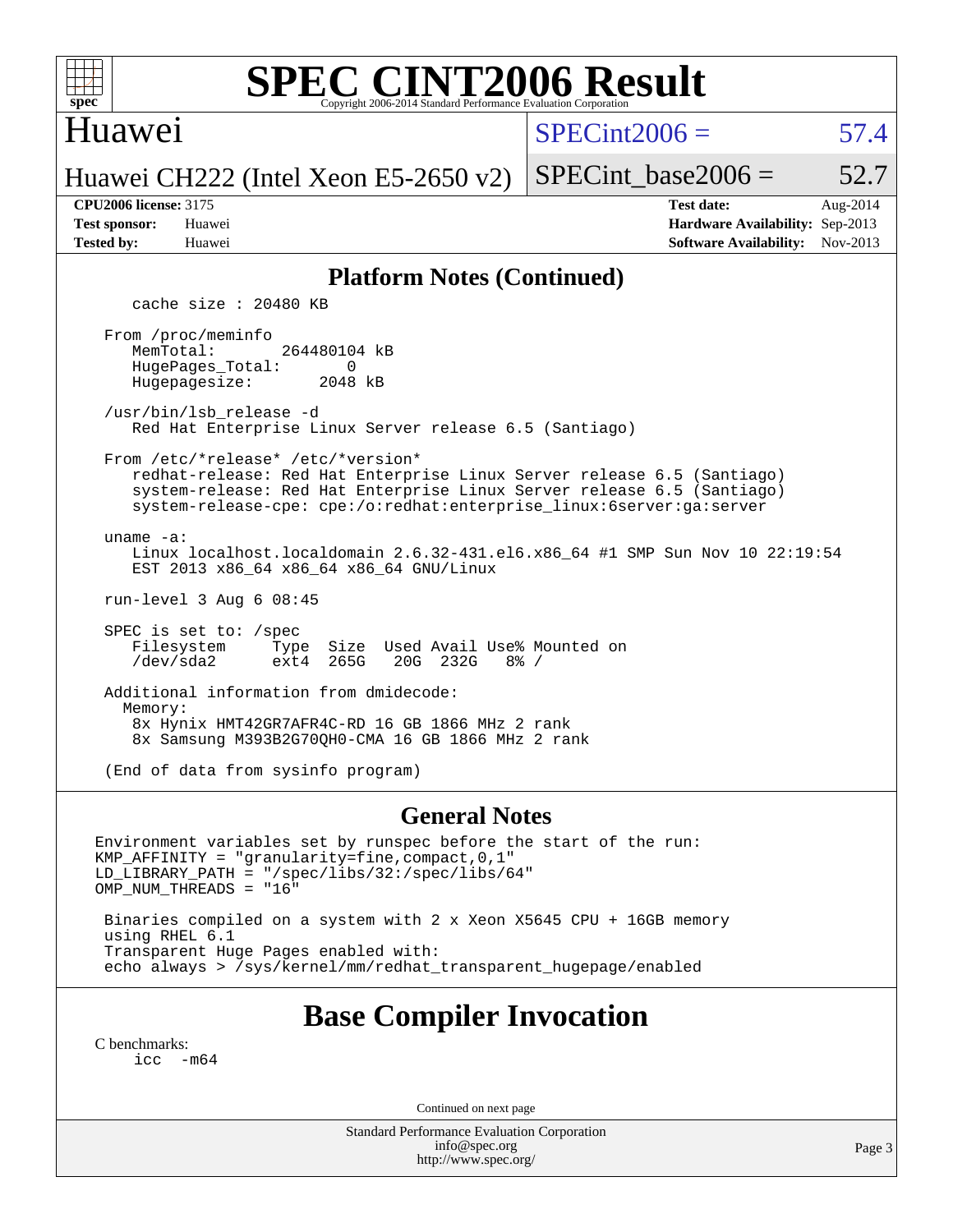| $spec^*$                                                                                                 | <b>SPEC CINT2006 Result</b><br>Copyright 2006-2014 Standard Performance Evaluation Corporation                                                                                                                                                                                                                                                                                                                                            |                 |                                                                                       |                      |
|----------------------------------------------------------------------------------------------------------|-------------------------------------------------------------------------------------------------------------------------------------------------------------------------------------------------------------------------------------------------------------------------------------------------------------------------------------------------------------------------------------------------------------------------------------------|-----------------|---------------------------------------------------------------------------------------|----------------------|
| Huawei                                                                                                   |                                                                                                                                                                                                                                                                                                                                                                                                                                           | $SPECint2006 =$ |                                                                                       | 57.4                 |
|                                                                                                          | Huawei CH222 (Intel Xeon E5-2650 v2)                                                                                                                                                                                                                                                                                                                                                                                                      |                 | $SPECint base2006 =$                                                                  | 52.7                 |
| <b>CPU2006 license: 3175</b><br><b>Test sponsor:</b><br>Huawei<br><b>Tested by:</b><br>Huawei            |                                                                                                                                                                                                                                                                                                                                                                                                                                           |                 | <b>Test date:</b><br>Hardware Availability: Sep-2013<br><b>Software Availability:</b> | Aug-2014<br>Nov-2013 |
|                                                                                                          | <b>Base Compiler Invocation (Continued)</b>                                                                                                                                                                                                                                                                                                                                                                                               |                 |                                                                                       |                      |
| $C_{++}$ benchmarks:<br>icpc -m64                                                                        |                                                                                                                                                                                                                                                                                                                                                                                                                                           |                 |                                                                                       |                      |
|                                                                                                          | <b>Base Portability Flags</b>                                                                                                                                                                                                                                                                                                                                                                                                             |                 |                                                                                       |                      |
|                                                                                                          | 400.perlbench: -DSPEC_CPU_LP64 -DSPEC_CPU_LINUX_X64<br>401.bzip2: -DSPEC_CPU_LP64<br>403.gcc: -DSPEC_CPU_LP64<br>429.mcf: -DSPEC_CPU_LP64<br>445.gobmk: -DSPEC_CPU_LP64<br>456.hmmer: -DSPEC_CPU_LP64<br>458.sjeng: -DSPEC_CPU_LP64<br>462.libquantum: -DSPEC_CPU_LP64 -DSPEC_CPU_LINUX<br>464.h264ref: -DSPEC_CPU_LP64<br>471.omnetpp: -DSPEC_CPU_LP64<br>473.astar: - DSPEC_CPU_LP64<br>483.xalancbmk: -DSPEC_CPU_LP64 -DSPEC_CPU_LINUX |                 |                                                                                       |                      |
| C benchmarks:<br>$C_{++}$ benchmarks:                                                                    | <b>Base Optimization Flags</b><br>-xSSE4.2 -ipo -03 -no-prec-div -parallel -opt-prefetch -auto-p32<br>-xSSE4.2 -ipo -03 -no-prec-div -opt-prefetch -auto-p32<br>-Wl,-z,muldets -L/smartheap -Ismartheap64                                                                                                                                                                                                                                 |                 |                                                                                       |                      |
|                                                                                                          | <b>Base Other Flags</b>                                                                                                                                                                                                                                                                                                                                                                                                                   |                 |                                                                                       |                      |
| C benchmarks:                                                                                            |                                                                                                                                                                                                                                                                                                                                                                                                                                           |                 |                                                                                       |                      |
|                                                                                                          | 403.gcc: -Dalloca=_alloca                                                                                                                                                                                                                                                                                                                                                                                                                 |                 |                                                                                       |                      |
| C benchmarks (except as noted below):<br>$-m64$<br>icc<br>400.perlbench: icc -m32<br>445.gobmk: icc -m32 | <b>Peak Compiler Invocation</b>                                                                                                                                                                                                                                                                                                                                                                                                           |                 |                                                                                       |                      |
|                                                                                                          | Continued on next page                                                                                                                                                                                                                                                                                                                                                                                                                    |                 |                                                                                       |                      |
|                                                                                                          | Standard Performance Evaluation Corporation<br>info@spec.org<br>http://www.spec.org/                                                                                                                                                                                                                                                                                                                                                      |                 |                                                                                       | Page 4               |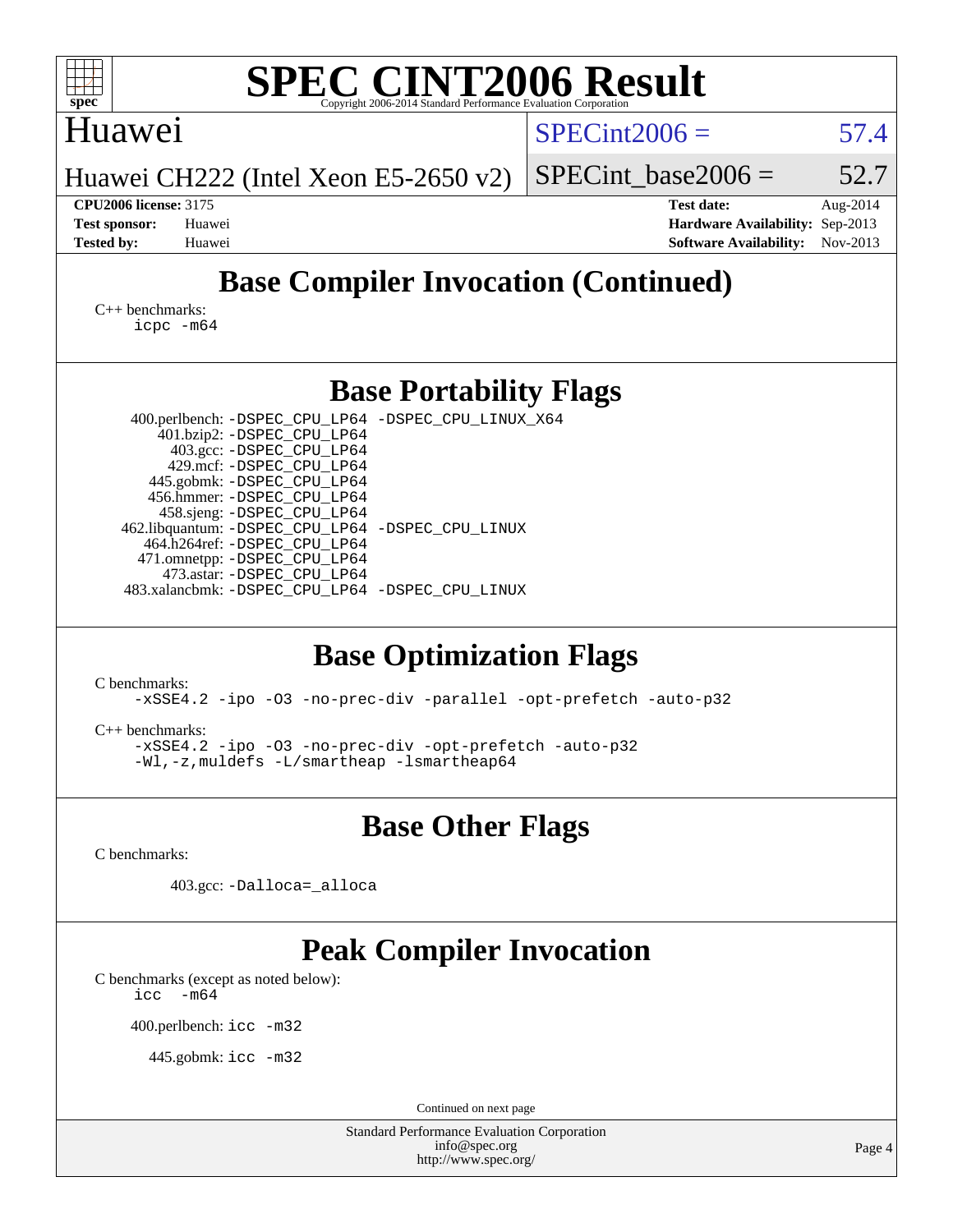

## Huawei

 $SPECint2006 = 57.4$  $SPECint2006 = 57.4$ 

Huawei CH222 (Intel Xeon E5-2650 v2)

**[Tested by:](http://www.spec.org/auto/cpu2006/Docs/result-fields.html#Testedby)** Huawei **[Software Availability:](http://www.spec.org/auto/cpu2006/Docs/result-fields.html#SoftwareAvailability)** Nov-2013

**[CPU2006 license:](http://www.spec.org/auto/cpu2006/Docs/result-fields.html#CPU2006license)** 3175 **[Test date:](http://www.spec.org/auto/cpu2006/Docs/result-fields.html#Testdate)** Aug-2014 **[Test sponsor:](http://www.spec.org/auto/cpu2006/Docs/result-fields.html#Testsponsor)** Huawei **[Hardware Availability:](http://www.spec.org/auto/cpu2006/Docs/result-fields.html#HardwareAvailability)** Sep-2013

SPECint base2006 =  $52.7$ 

# **[Peak Compiler Invocation \(Continued\)](http://www.spec.org/auto/cpu2006/Docs/result-fields.html#PeakCompilerInvocation)**

464.h264ref: [icc -m32](http://www.spec.org/cpu2006/results/res2014q3/cpu2006-20140824-31002.flags.html#user_peakCCLD464_h264ref_intel_icc_a6a621f8d50482236b970c6ac5f55f93)

[C++ benchmarks \(except as noted below\):](http://www.spec.org/auto/cpu2006/Docs/result-fields.html#CXXbenchmarksexceptasnotedbelow) [icpc -m32](http://www.spec.org/cpu2006/results/res2014q3/cpu2006-20140824-31002.flags.html#user_CXXpeak_intel_icpc_4e5a5ef1a53fd332b3c49e69c3330699)

473.astar: [icpc -m64](http://www.spec.org/cpu2006/results/res2014q3/cpu2006-20140824-31002.flags.html#user_peakCXXLD473_astar_intel_icpc_64bit_fc66a5337ce925472a5c54ad6a0de310)

**[Peak Portability Flags](http://www.spec.org/auto/cpu2006/Docs/result-fields.html#PeakPortabilityFlags)**

 400.perlbench: [-DSPEC\\_CPU\\_LINUX\\_IA32](http://www.spec.org/cpu2006/results/res2014q3/cpu2006-20140824-31002.flags.html#b400.perlbench_peakCPORTABILITY_DSPEC_CPU_LINUX_IA32) 401.bzip2: [-DSPEC\\_CPU\\_LP64](http://www.spec.org/cpu2006/results/res2014q3/cpu2006-20140824-31002.flags.html#suite_peakPORTABILITY401_bzip2_DSPEC_CPU_LP64) 403.gcc: [-DSPEC\\_CPU\\_LP64](http://www.spec.org/cpu2006/results/res2014q3/cpu2006-20140824-31002.flags.html#suite_peakPORTABILITY403_gcc_DSPEC_CPU_LP64) 429.mcf: [-DSPEC\\_CPU\\_LP64](http://www.spec.org/cpu2006/results/res2014q3/cpu2006-20140824-31002.flags.html#suite_peakPORTABILITY429_mcf_DSPEC_CPU_LP64) 456.hmmer: [-DSPEC\\_CPU\\_LP64](http://www.spec.org/cpu2006/results/res2014q3/cpu2006-20140824-31002.flags.html#suite_peakPORTABILITY456_hmmer_DSPEC_CPU_LP64) 458.sjeng: [-DSPEC\\_CPU\\_LP64](http://www.spec.org/cpu2006/results/res2014q3/cpu2006-20140824-31002.flags.html#suite_peakPORTABILITY458_sjeng_DSPEC_CPU_LP64) 462.libquantum: [-DSPEC\\_CPU\\_LP64](http://www.spec.org/cpu2006/results/res2014q3/cpu2006-20140824-31002.flags.html#suite_peakPORTABILITY462_libquantum_DSPEC_CPU_LP64) [-DSPEC\\_CPU\\_LINUX](http://www.spec.org/cpu2006/results/res2014q3/cpu2006-20140824-31002.flags.html#b462.libquantum_peakCPORTABILITY_DSPEC_CPU_LINUX) 473.astar: [-DSPEC\\_CPU\\_LP64](http://www.spec.org/cpu2006/results/res2014q3/cpu2006-20140824-31002.flags.html#suite_peakPORTABILITY473_astar_DSPEC_CPU_LP64) 483.xalancbmk: [-DSPEC\\_CPU\\_LINUX](http://www.spec.org/cpu2006/results/res2014q3/cpu2006-20140824-31002.flags.html#b483.xalancbmk_peakCXXPORTABILITY_DSPEC_CPU_LINUX)

# **[Peak Optimization Flags](http://www.spec.org/auto/cpu2006/Docs/result-fields.html#PeakOptimizationFlags)**

[C benchmarks](http://www.spec.org/auto/cpu2006/Docs/result-fields.html#Cbenchmarks):

 $400.$ perlbench:  $-xSSE4$ .  $2(pass 2)$  -prof-qen(pass 1) [-ipo](http://www.spec.org/cpu2006/results/res2014q3/cpu2006-20140824-31002.flags.html#user_peakPASS2_CFLAGSPASS2_LDCFLAGS400_perlbench_f-ipo)(pass 2) [-O3](http://www.spec.org/cpu2006/results/res2014q3/cpu2006-20140824-31002.flags.html#user_peakPASS2_CFLAGSPASS2_LDCFLAGS400_perlbench_f-O3)(pass 2) [-no-prec-div](http://www.spec.org/cpu2006/results/res2014q3/cpu2006-20140824-31002.flags.html#user_peakPASS2_CFLAGSPASS2_LDCFLAGS400_perlbench_f-no-prec-div)(pass 2) [-prof-use](http://www.spec.org/cpu2006/results/res2014q3/cpu2006-20140824-31002.flags.html#user_peakPASS2_CFLAGSPASS2_LDCFLAGS400_perlbench_prof_use_bccf7792157ff70d64e32fe3e1250b55)(pass 2) [-opt-prefetch](http://www.spec.org/cpu2006/results/res2014q3/cpu2006-20140824-31002.flags.html#user_peakCOPTIMIZE400_perlbench_f-opt-prefetch) [-ansi-alias](http://www.spec.org/cpu2006/results/res2014q3/cpu2006-20140824-31002.flags.html#user_peakCOPTIMIZE400_perlbench_f-ansi-alias) 401.bzip2: [-xSSE4.2](http://www.spec.org/cpu2006/results/res2014q3/cpu2006-20140824-31002.flags.html#user_peakPASS2_CFLAGSPASS2_LDCFLAGS401_bzip2_f-xSSE42_f91528193cf0b216347adb8b939d4107)(pass 2) [-prof-gen](http://www.spec.org/cpu2006/results/res2014q3/cpu2006-20140824-31002.flags.html#user_peakPASS1_CFLAGSPASS1_LDCFLAGS401_bzip2_prof_gen_e43856698f6ca7b7e442dfd80e94a8fc)(pass 1) [-ipo](http://www.spec.org/cpu2006/results/res2014q3/cpu2006-20140824-31002.flags.html#user_peakPASS2_CFLAGSPASS2_LDCFLAGS401_bzip2_f-ipo)(pass 2) [-O3](http://www.spec.org/cpu2006/results/res2014q3/cpu2006-20140824-31002.flags.html#user_peakPASS2_CFLAGSPASS2_LDCFLAGS401_bzip2_f-O3)(pass 2) [-no-prec-div](http://www.spec.org/cpu2006/results/res2014q3/cpu2006-20140824-31002.flags.html#user_peakCOPTIMIZEPASS2_CFLAGSPASS2_LDCFLAGS401_bzip2_f-no-prec-div) [-prof-use](http://www.spec.org/cpu2006/results/res2014q3/cpu2006-20140824-31002.flags.html#user_peakPASS2_CFLAGSPASS2_LDCFLAGS401_bzip2_prof_use_bccf7792157ff70d64e32fe3e1250b55)(pass 2) [-auto-ilp32](http://www.spec.org/cpu2006/results/res2014q3/cpu2006-20140824-31002.flags.html#user_peakCOPTIMIZE401_bzip2_f-auto-ilp32) [-opt-prefetch](http://www.spec.org/cpu2006/results/res2014q3/cpu2006-20140824-31002.flags.html#user_peakCOPTIMIZE401_bzip2_f-opt-prefetch) [-ansi-alias](http://www.spec.org/cpu2006/results/res2014q3/cpu2006-20140824-31002.flags.html#user_peakCOPTIMIZE401_bzip2_f-ansi-alias) 403.gcc: [-xAVX](http://www.spec.org/cpu2006/results/res2014q3/cpu2006-20140824-31002.flags.html#user_peakCOPTIMIZE403_gcc_f-xAVX) [-ipo](http://www.spec.org/cpu2006/results/res2014q3/cpu2006-20140824-31002.flags.html#user_peakCOPTIMIZE403_gcc_f-ipo) [-O3](http://www.spec.org/cpu2006/results/res2014q3/cpu2006-20140824-31002.flags.html#user_peakCOPTIMIZE403_gcc_f-O3) [-no-prec-div](http://www.spec.org/cpu2006/results/res2014q3/cpu2006-20140824-31002.flags.html#user_peakCOPTIMIZE403_gcc_f-no-prec-div) [-inline-calloc](http://www.spec.org/cpu2006/results/res2014q3/cpu2006-20140824-31002.flags.html#user_peakCOPTIMIZE403_gcc_f-inline-calloc) [-opt-malloc-options=3](http://www.spec.org/cpu2006/results/res2014q3/cpu2006-20140824-31002.flags.html#user_peakCOPTIMIZE403_gcc_f-opt-malloc-options_13ab9b803cf986b4ee62f0a5998c2238) [-auto-ilp32](http://www.spec.org/cpu2006/results/res2014q3/cpu2006-20140824-31002.flags.html#user_peakCOPTIMIZE403_gcc_f-auto-ilp32)  $429$ .mcf: basepeak = yes 445.gobmk: [-xSSE4.2](http://www.spec.org/cpu2006/results/res2014q3/cpu2006-20140824-31002.flags.html#user_peakPASS2_CFLAGSPASS2_LDCFLAGS445_gobmk_f-xSSE42_f91528193cf0b216347adb8b939d4107)(pass 2) [-prof-gen](http://www.spec.org/cpu2006/results/res2014q3/cpu2006-20140824-31002.flags.html#user_peakPASS1_CFLAGSPASS1_LDCFLAGS445_gobmk_prof_gen_e43856698f6ca7b7e442dfd80e94a8fc)(pass 1) [-prof-use](http://www.spec.org/cpu2006/results/res2014q3/cpu2006-20140824-31002.flags.html#user_peakPASS2_CFLAGSPASS2_LDCFLAGS445_gobmk_prof_use_bccf7792157ff70d64e32fe3e1250b55)(pass 2) [-ansi-alias](http://www.spec.org/cpu2006/results/res2014q3/cpu2006-20140824-31002.flags.html#user_peakCOPTIMIZE445_gobmk_f-ansi-alias) 456.hmmer: [-xSSE4.2](http://www.spec.org/cpu2006/results/res2014q3/cpu2006-20140824-31002.flags.html#user_peakCOPTIMIZE456_hmmer_f-xSSE42_f91528193cf0b216347adb8b939d4107) [-ipo](http://www.spec.org/cpu2006/results/res2014q3/cpu2006-20140824-31002.flags.html#user_peakCOPTIMIZE456_hmmer_f-ipo) [-O3](http://www.spec.org/cpu2006/results/res2014q3/cpu2006-20140824-31002.flags.html#user_peakCOPTIMIZE456_hmmer_f-O3) [-no-prec-div](http://www.spec.org/cpu2006/results/res2014q3/cpu2006-20140824-31002.flags.html#user_peakCOPTIMIZE456_hmmer_f-no-prec-div) [-unroll2](http://www.spec.org/cpu2006/results/res2014q3/cpu2006-20140824-31002.flags.html#user_peakCOPTIMIZE456_hmmer_f-unroll_784dae83bebfb236979b41d2422d7ec2) [-auto-ilp32](http://www.spec.org/cpu2006/results/res2014q3/cpu2006-20140824-31002.flags.html#user_peakCOPTIMIZE456_hmmer_f-auto-ilp32) [-ansi-alias](http://www.spec.org/cpu2006/results/res2014q3/cpu2006-20140824-31002.flags.html#user_peakCOPTIMIZE456_hmmer_f-ansi-alias) 458.sjeng: basepeak = yes 462.libquantum: [-xAVX](http://www.spec.org/cpu2006/results/res2014q3/cpu2006-20140824-31002.flags.html#user_peakCOPTIMIZE462_libquantum_f-xAVX) [-ipo](http://www.spec.org/cpu2006/results/res2014q3/cpu2006-20140824-31002.flags.html#user_peakCOPTIMIZE462_libquantum_f-ipo) [-O3](http://www.spec.org/cpu2006/results/res2014q3/cpu2006-20140824-31002.flags.html#user_peakCOPTIMIZE462_libquantum_f-O3) [-no-prec-div](http://www.spec.org/cpu2006/results/res2014q3/cpu2006-20140824-31002.flags.html#user_peakCOPTIMIZE462_libquantum_f-no-prec-div) [-parallel](http://www.spec.org/cpu2006/results/res2014q3/cpu2006-20140824-31002.flags.html#user_peakCOPTIMIZE462_libquantum_f-parallel) [-opt-prefetch](http://www.spec.org/cpu2006/results/res2014q3/cpu2006-20140824-31002.flags.html#user_peakCOPTIMIZE462_libquantum_f-opt-prefetch) [-auto-p32](http://www.spec.org/cpu2006/results/res2014q3/cpu2006-20140824-31002.flags.html#user_peakCOPTIMIZE462_libquantum_f-auto-p32) Continued on next page

Standard Performance Evaluation Corporation [info@spec.org](mailto:info@spec.org) <http://www.spec.org/>